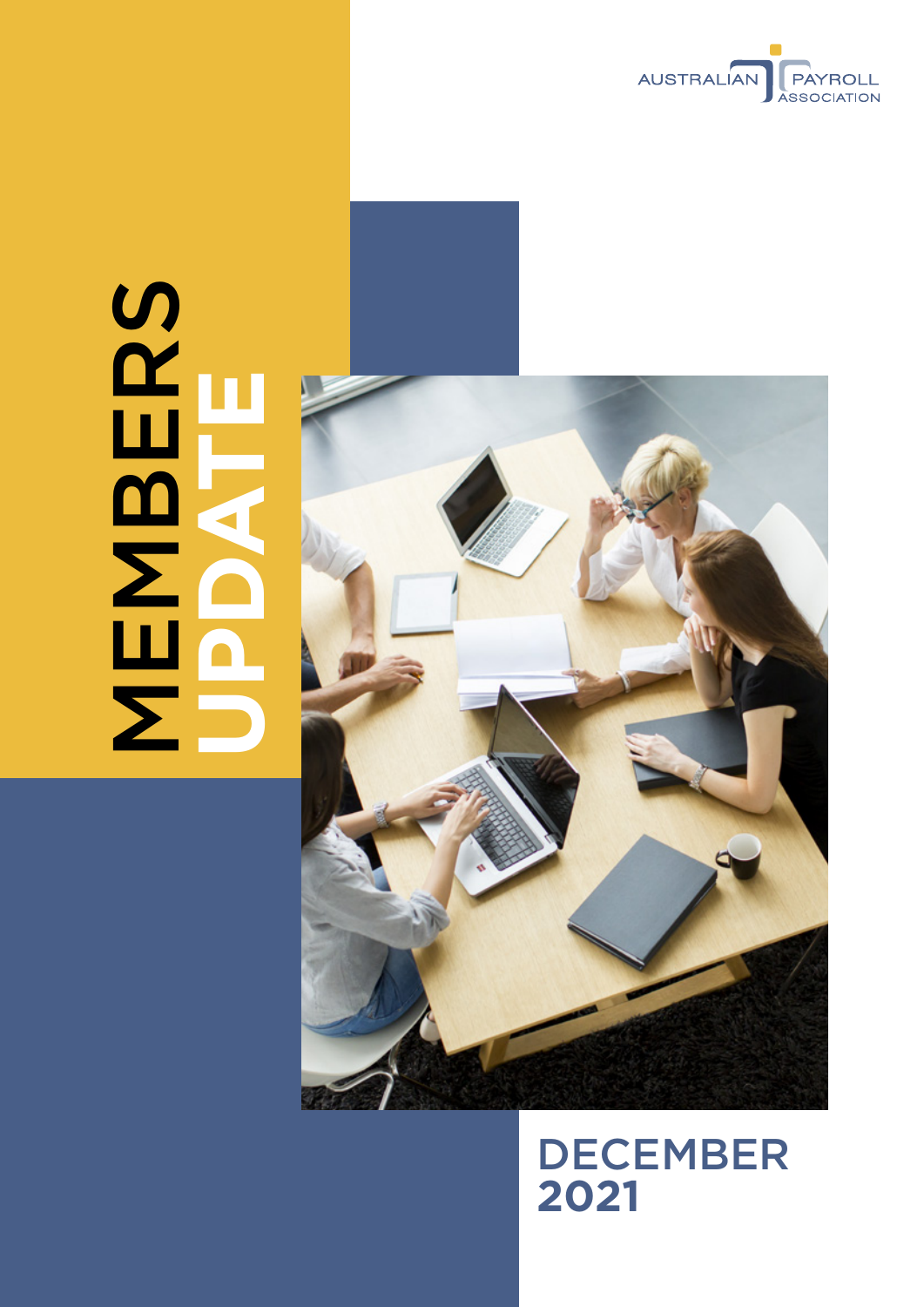

#### **Welcome to the December 2021 member's update**

This is the last Members Update for the year, and what a year it has been for payroll. This year we have had to work with many changes in awards due to covid, SG rate increase to 10%, the end of JobKeeper, Casual conversion and Super Stapling just to name a few changes in payroll.

In this month we wanted to highlight a high court ruling in regards to certain back packers' taxation as well as the Payroll Tax amendments for NSW.

We are also well into the swing of Super Stapling, in this member update we want to look into a few scenarios that you may not have thought of yet, such as when superannuation bounces back and Super stapling for contractors. Let's end the year well.

#### Backpacker Tax

Background: Ms Addy worked as a waitress in two Sydney hotels for five months in 2017 and earned \$26,576. Her legal team successfully argued that her British citizenship meant she was taxed in a more "burdensome" way than locals, which is prohibited by the tax agreement with Britain. The High Court ruled Catherine Addy had been discriminated against because of her British nationality when she was made to pay a higher tax rate than Australian residents.

In a unanimous decision, the court ruled in Ms Addy's favour, finding the levy contravened a tax treaty with the United Kingdom. It allows foreign nationals with 417 visas to be regarded under the law as residents of Australia for tax purposes, avoiding double taxation.

Note: … this decision does not automatically mean that all backpackers in Australia are treated as Australian residents for tax purposes.

Going forward, the ATO says:

- This decision is only relevant where the working holiday maker is both an Australian resident for tax purposes and from Chile, Finland, Japan, Norway, Turkey, the United Kingdom, Germany or Israel (which is to say, they are the only countries with a 'non-discrimination' clause.)
- Working holiday makers who may potentially be affected by this decision are encouraged to check the ATO website for updated guidance prior to lodging or amending a return or lodging an objection.
- **• Employers should continue to follow rates in the published withholding tables for working holiday makers until we update the ATO website with further guidance.**
- A working holiday maker's residency status for tax purposes is determined by the taxpayer's individual circumstances. Most working holiday makers will be non-residents consistent with their purpose of being in Australia to have a holiday and working to support that holiday.

See the ATO announcement [here](https://www.ato.gov.au/Media-centre/Media-releases/High-Court-decision-in-the-matter-of-Addy-v-Commissioner-of-Taxation/)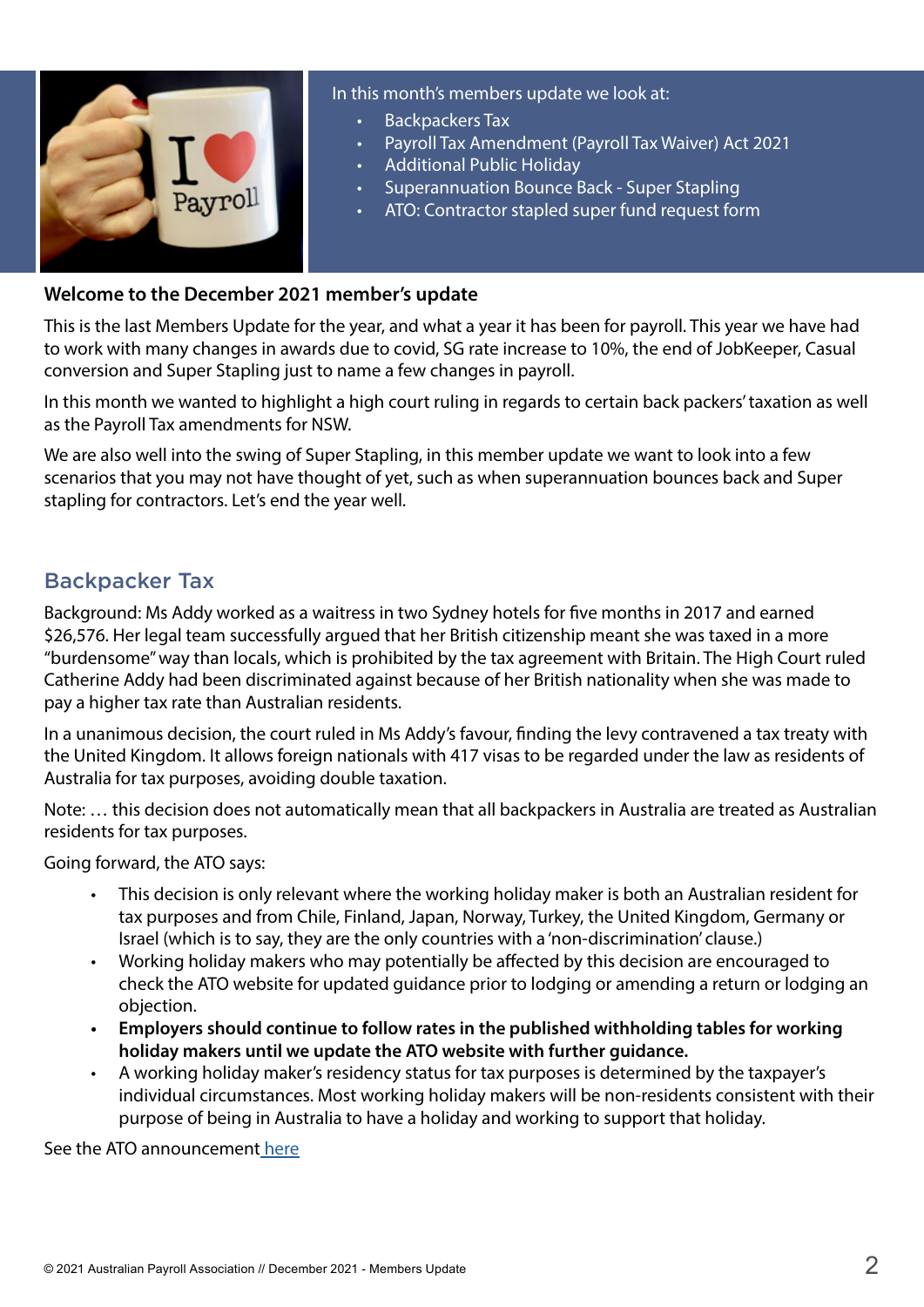# NSW - Payroll Tax Amendment (Payroll Tax Waiver) Act 2021

The Payroll Tax Amendment (Payroll Tax Waiver) Bill 2021 has passed the NSW Legislative Assembly. The Bill received assent on Thursday 18 November 2021.

The Payroll Amendment (Payroll Tax Waiver) Act 2021 provides a 50% payroll tax reduction for the 2021-22 financial year to customers with an annual Australian grouped payroll of no more than \$10 million that:

- qualified for the 2021 COVID-19 JobSaver Payment Scheme,
- qualified for the 2021 COVID-19 Business Grant Scheme, or
- did not apply for either scheme but are able to demonstrate a 30% decline in turnover.

You can find further information [here](https://www.revenue.nsw.gov.au/news-media-releases/covid-19-tax-relief-measures/covid-19-coronavirus-and-payroll-tax)

# Super Stapling

#### **Superannuation Bounce Back**

If the superannuation fund account cannot accept contributions for an employee and bounces back, you should request from your employee another fund. If they do not provide a fund you will need to request via ATO online the employee's stapled superannuation fund, or if there is no stapled superannuation fund, contributions can then be made to your default fund (if there is no alternative fund).



#### **Incomplete Employee Information**

The ATO has provided further guidance (below) to employers in the event that payroll software will not allow you to lodge a pay event without super details. We recommend that you address this with your software provider if this applies to your organisation.

#### **From the ATO:**

*"Sometimes you don't have enough information from your employee to run an STP pay event, such as:*

- *• no TFN declaration has been received*
- *• your payroll software won't allow you to lodge a pay event without super details.*

*We have worked with the Fair Work Ombudsman to assist employers to meet the choice of fund rules in this situation.*

#### *If your payroll software:*

- *• allows you to leave the super fund information blank for the first payslip, you can do this and submit your pay event*
- *• requires you to include super fund information, you should include details in the fund name field indicating it is pending a stapled super fund request (for example 'Pending stapled super fund request').*

*You should still include the amount of any super guarantee contributions you are liable to pay for the period.*

*This will establish the employer relationship link so you can make a stapled super fund request.*

*Once you have the stapled super fund details, immediately update and reissue your employee's payslip. This will provide accurate details of the name (or name and number) of the super fund to which you will be making* 

company-nominated fund